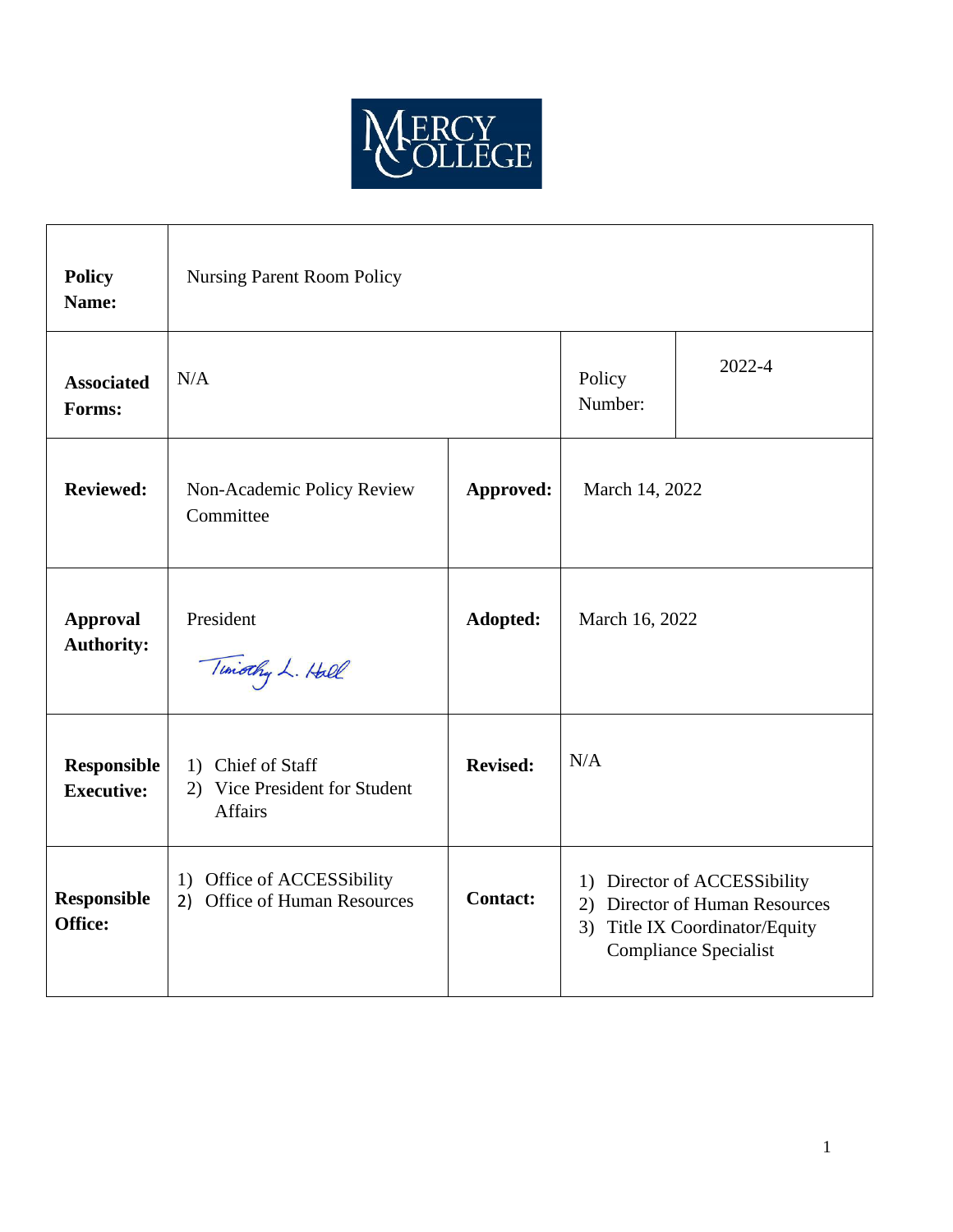#### **I. Policy Statement**

In recognition of the importance and benefits of breastfeeding, and in compliance with state and federal law, Mercy College supports the rights of nursing parents at school and in the workplace. Mercy College is dedicated to making its best effort to accommodate requests from nursing parents for break time and a private space to express breast milk on campus.

Under the Patient Protection and Affordable Care Act, as well as New York State Labor Law, Mercy College is required to provide certain protections and benefits to employees who are nursing parents, which include providing employees reasonable break time to express milk for up to three years after they give birth. An employee may do this by utilizing paid break or meal periods, or taking unpaid break periods, with the option of making up the time by extending the workday. Mercy College must also provide an employee, upon request, a room or other location, in reasonable proximity to the work area, where the employee can express milk in privacy. The room cannot be a bathroom and must be private and have a door that locks, shades for any windows, and a table, chair, and electric outlet.

In addition, Mercy College is also required under Title IX of the Education Amendments of 1972 to accommodate parenting students in all aspects of their educational experience. As such, the College shall provide a room to nursing students in the same fashion as employees.

#### **II. Employee Requests**

A. Breaks to Express Milk: Employees may request reasonable unpaid break time and/or use their paid breaks or mealtimes for this purpose. Time used to express milk may be made up at the beginning or end of the workday. Employees should discuss their requests with their supervisor. B. Nursing Parent Rooms: Rooms are available at the Bronx, Dobbs Ferry, Manhattan, and Tarrytown locations. Employees should check with the Office of Human Resources to determine the location of the nearest nursing parent room or to determine a suitable space closer to the employee's main work area if available. If a key code is needed to access the nursing parent room, the employee should contact the Office of Human Resources or the Title IX Coordinator for details.

#### **III. Supervisor Responsibilities**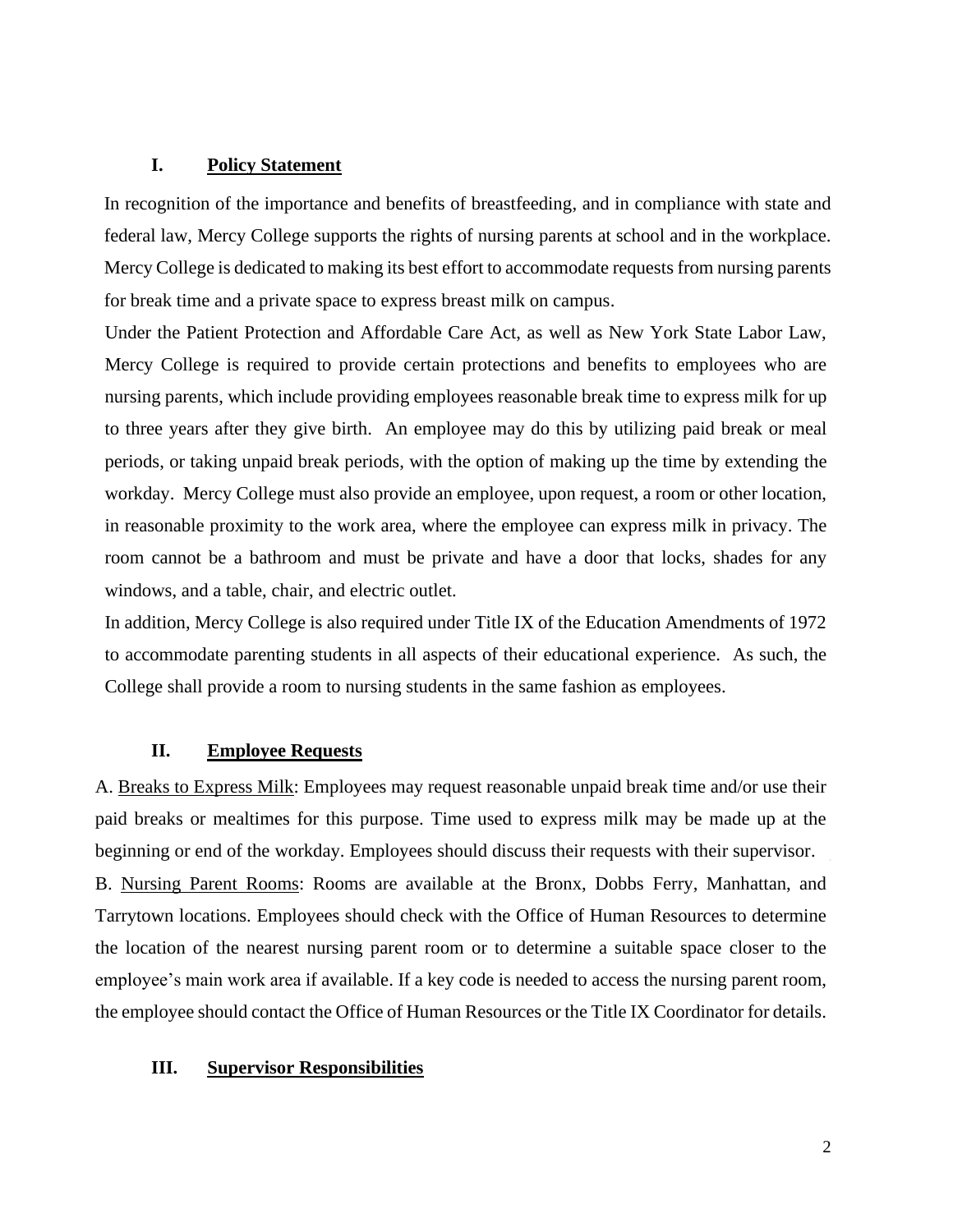Supervisors should grant reasonable requests for unpaid break time and/or the use of paid breaks or mealtimes for lactation. Time used to express milk may be made up at the beginning or end of the day. The employee should tell their supervisor the approximate times they will need for lactation breaks. Supervisors should be as flexible as possible in accommodating lactation breaks. If a room other than a designated nursing parent room is to be used, supervisors should work with the employee and the Office of Human Resources to identify an appropriate space that meets the requirements listed previously in this policy.

Supervisors should consult with the Office of Human Resources if any difficulties arise in complying with this policy. Federal and state law explicitly prohibit discrimination or retaliation against an employee who chooses to express milk in the workplace.

### **IV. Student Requests**

Students needing access to a designated nursing parent room should consult with the Office of ACCESSibility to determine the nearest location(s) based on the student's schedule, as well as the access code if needed. If a student wishes to use a space other than a designated nursing parents' room, they can work with the Office of ACCESSibility to determine a suitable space if such alternative space is available.

## **V**. **Access and Scheduling**

Employees and students needing access to a designated nursing parent room should meet with the Office of ACCESSibility or Title IX Coordinator/Equity Compliance Specialist (for students) or the Office of Human Resources or Title IX Coordinator/Equity Compliance Specialist (for employees). The various offices will coordinate with each other to help ensure access is available and to help coordinate schedules if multiple people need access to the same room. Students should schedule time outside of class to use the nursing parent rooms. If this is not feasible or the student works at the college and needs time during work, they should consult with the Office of ACCESSibility or the Title IX Coordinator for assistance.

The locations of the designated nursing parent room at each location are:

- The Bronx Campus: Room 2136 (does not require an access code)
- The Dobbs Ferry Campus: Room 125 Main Hall (access code needed)
- The Manhattan Campus: Room 428 (does not require an access code)